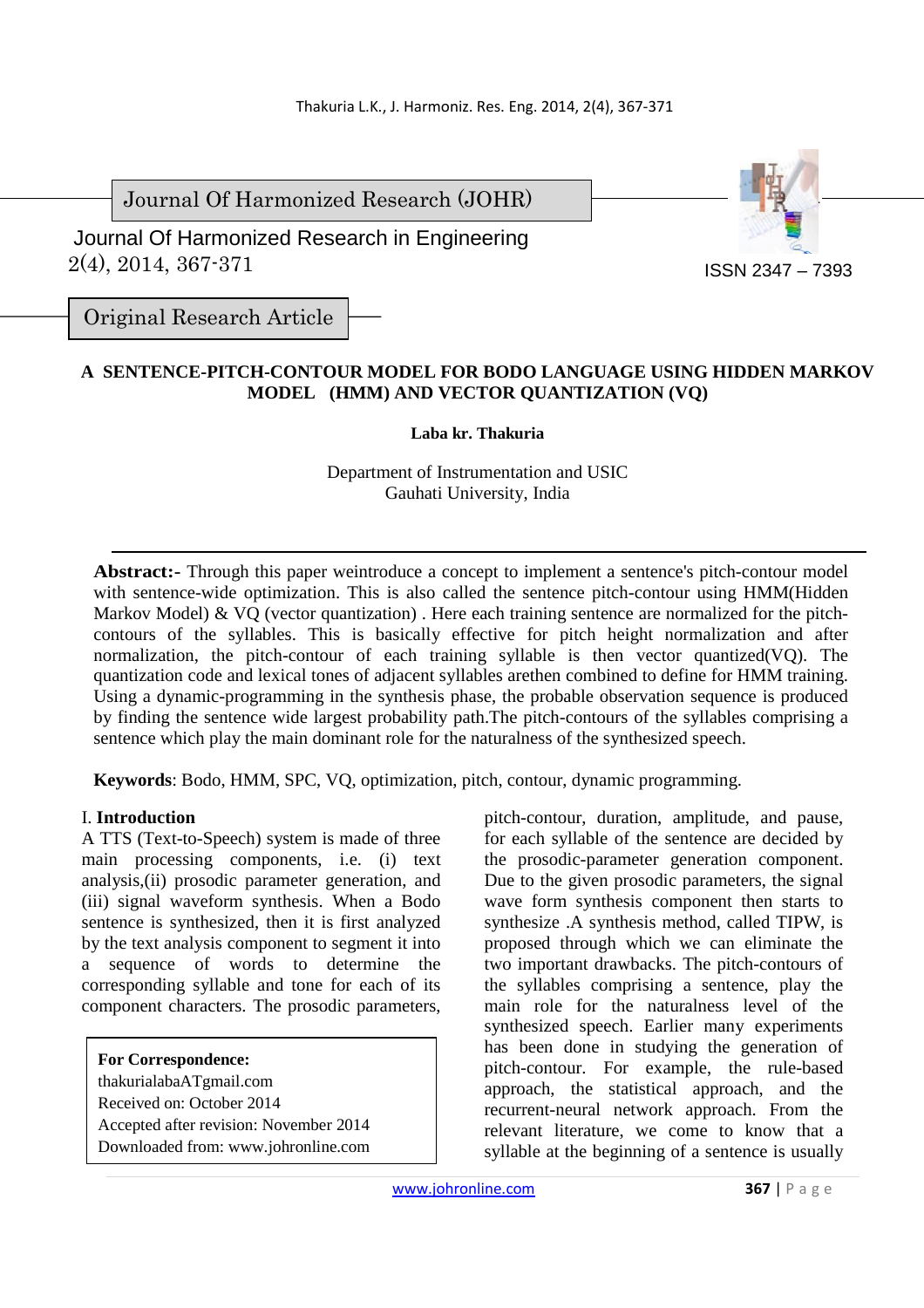uttered with higher pitch than that at the end. Tomodel this, three prosodic states representing sentence-initial, sentence-middle, and sentencefinal, are adopted. Besides the effect of prosodic states, the lexicaltones of a syllable and its adjacent syllables also have strong effect. Therefore, we combine adjacent syllables, lexical tones and pitch-contour VQ code to form observations for such a HMM.A HMM based model is called sentence pitch-contour HMM (SPC-HMM) because the most probable observation sequence is generated, in the synthesis phase, by finding the sentence-wide largest probability path with a dynamic programming based algorithm. In case of a generated observation sequence, the corresponding sequence of syllable pitch-contour VQ code can be decoded as the inverse of observation symbol encoding. In the training phase of SPC-HMM, the main processing flow is as shown in Fig. 1 whereas in the synthesis phase, the main processing flow is as shown in Fig. 2. In Section 2, the functions of the blocks in Fig. 1 will be described. Then, the functions of the blocks in Fig. 2 will be explained inSection 3. In Section 4, SPC-HMM is evaluated by perception tests.

## **II**. **Bodo Lanaguage**

The Bodo language is originated to a Sino-Tibetan language which is closely related to the Dimasa language. The Bodo speaking areas of Assam is from Dhubri to the west of Sadiya. The population of Boro speakers according is increasing now and census reports of Bodo tribe, however, comprises only the Bodos. The dialects spoken by Bodo in this area could be broadly sub-divided into three main groups:

- 1. The Western Boro , {(Sønabari) WBD}:
- 2. The Eastern Boro , {(Sanzari) EBD} and
- 3. The Southern Boro , {(Hazari) SBD}.

The Western Boro dialects are spoken in the districts of Kokrajhar and Bongaigaonand Eastern dialects are basically in the districts of Barpeta, Nalbari and Kamrup and some parts of Darrang, Udalguri. The Western Boro dialect has considered as the Standard Dialect and has developed a written form as well. The difference between the two dialect groups are mainly on the phonological and lexical part. The University Grants Commission (UGC) has also included Bodo as subject in NET examination. Bodo language is written using the Devanagari script. Some researchers have suggested that the language used to use a now-lost script called Deodhai. There is a difference in using the letters in Bodo than the Devanagari.

The family structure of Bodolanguage is as given below



Firgure -1 : Sino-Tibetan structure of Bodo The Bodo phonemes consists of 6(six) vowels and 16(sixteen) consonants. Two semi vowels out of 16 consonants. They are as shown below-

- a. Vowels : **अ**, **आ**, **इ**, **उ**, **ए**, **औ**
- b. Consonants : **ख**, **ग**, **ङ**, **ज**, **थ**, **द**, **न**, **फ**, **ब**, **म**, **र**,

## **ल**, **स**, **ह**

c. Semi Vowels:**य**, **व**

## III. **Training Phase**

## **A) Time and Pitch Normalization**

We have decided to represent a syllable pitchcontour as a vector of 16 frequency heights (Hz) computed at 16 normalized time points over a syllable's voiced part. If a time point is located between the two adjacent pitch periods center points, its corresponding frequency height is then evaluated as the inverse of the weighting sum of the two pitch periods' lengths. The pitch height normalization is necessary because the training sentences are usually recorded in many days with different emotions, and have large variations among the sentences average pitch heights. Here, we an effective normalization method is proposed, with which only one utterance is required for each training sentence. The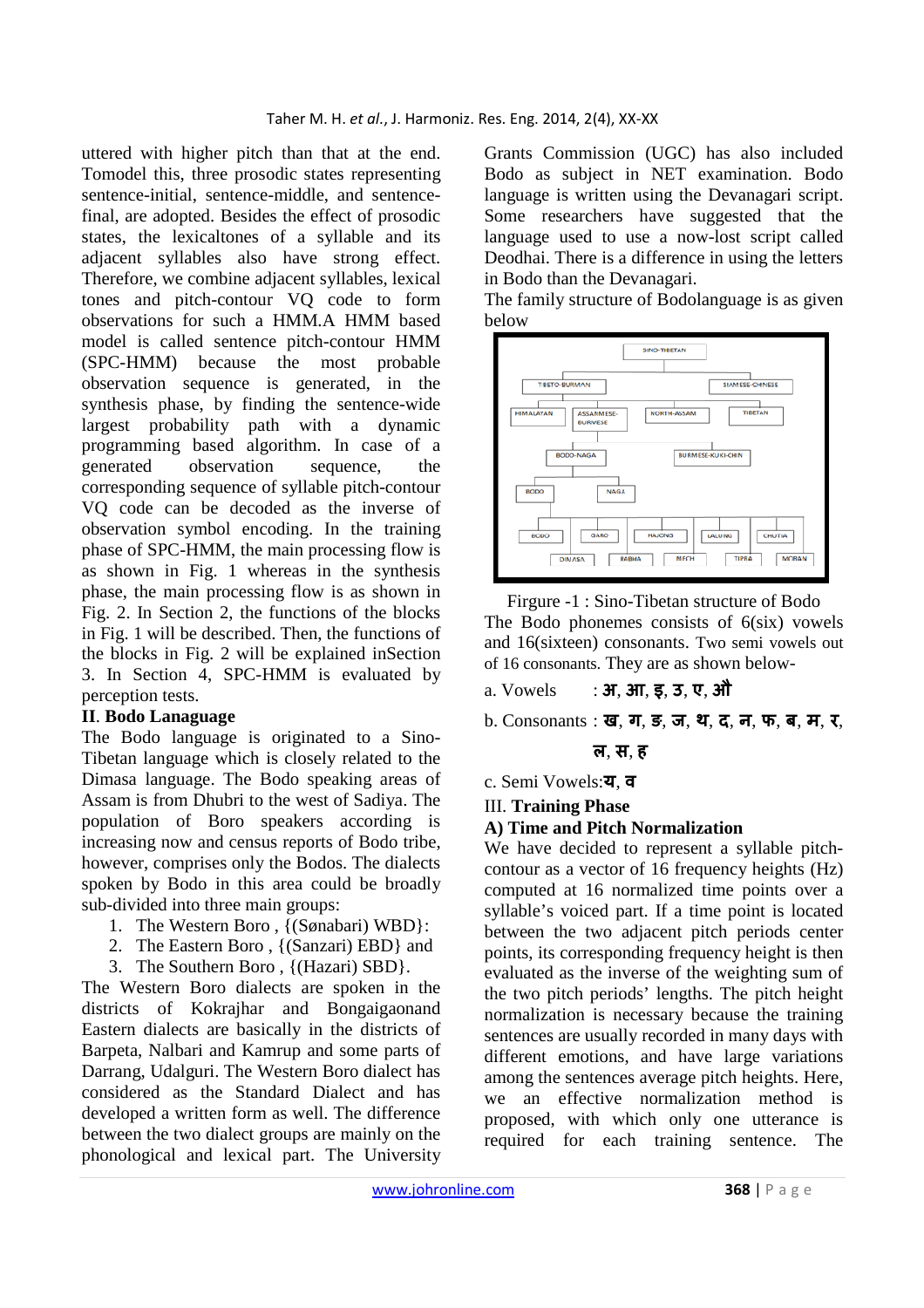procedure of this method is :( a) For the *i*'th training sentence, compute its *j*'th syllable's

average pitch-height *Ej*in logarithmic scale. i.e, 15

$$
\text{Ej}=1/16 \ \Sigma P_{jk} P_{jk} = \log(f_{jk}), \qquad (1) \\ k=0
$$

where*fjk*is the frequency height at the normalized timepoint *k*. Then, compute this sentence's average pitchheightS*i* as

n

$$
Si = 1/n \ \Sigma Ej
$$
 (2)

where*n* represents the number of syllables in training sentence.(b) Compute the grant average pitch-height, *Sa*, across alltraining sentences. i.e, St

$$
Sa = 1/St \Sigma Si
$$
 (3)

where *St* represents the number of training sentences.(c) Compute the pitch-height adjusting value,  $\delta i$ , for the*i*'th training sentence as

 $\delta i = \mathrm{S}i - \mathrm{S}a$  (4) (d) According to  $\delta i$ , normalize the pitch contour of the*j*'th syllable of the *i*'th training sentence as *pjk*= *p jk*− δ *i* , *k*=0,1, ..., 15, *j*=1,2, ..., n (5)

It is simple and it can indeed eliminate most abnormal pitch-contour transitions between syllables. The method is applied to the resultant pitch-contours obtained from the prior normalization method. The procedure for this method is: (a) uniformly divide each training sentence into three segments. Collecting the syllables, from all training sentences, which are divided to the first segment and Then, compute the mean pitch-height, *M0,k,* of these syllables that are pronounced in the *k*'th lexical tone. In the same way, the mean pitch-height, *M1,k* and *M2,k*, for those syllables divided to the second and third segments can be computed also.(b) For the *i*'th training sentence, compute its *j*'th syllable'spitch-height difference *dj and t*hen, compute the mean difference *d* for this sentence. i.e,

$$
dj = Ej - M_{l,k}, \t\t(6)
$$

$$
l = \frac{[(j-1)/n.3]}{j} = 1, 2, \ldots, n
$$
  
 $d = (d1 + d2 + \ldots + dn) / n(7)$ 

where *Ej* is the renewed pitch-height from the prior normalization method, *l* is the segment number that the *j*' th syllable is divided to, *k* is the tone number that the *j*'th syllable is pronounced, and *n* is the number of syllables in the *i*'th training sentence.(c)Due to the mean difference *d* , normalize the pitch-contour of the *j*'th syllable as

*pjk*= *p jk*− *d* , *k* = 0,1,...,15, *j* =1,2,.., *n*, (8)

where*p jk*,  $k=0,1, \ldots, 15$ , is the *j*'th syllable's pitch contour obtained from the prior normalization method.

## **B) Vector Quantization**

The training syllables' pitch-contour vectors are classified according to their lexical tones. For each lexical tone, we have used Generalized Lloyd Algorithm to perform VQ code book training. It is not always better because larger code book size will result in larger observation space for SPC-HMM and larger observation space means coarser HMM parameter estimation.

#### **C) Observation Symbol Encoding**

After that the lexical tones of three adjacent syllables are combined with the pitch-contour VQ code of the middle syllable to define its corresponding discrete observation i.e. an observation at time *t* is defined as

$$
Ot = X_{t-1} \times X_t \times X_{t+1} \times V_t
$$

 $=200X_{t-1} + 40X_t + 8X_{t-1} + Vt$  (9)

Where *Xt* represents the lexical tone number of the *t*'th syllable in a training sentence and *Vt*  represents the VQ code of the *t*'th syllable's pitch-contour. We consider the condition that some three-lexical-tone combinations seen in the synthesis phase may not be seen in the training phase due to insufficient training sentences. We computed this difficulty by building two simplified SPCHMM, in which observations are defined as fewer factors' combinations. i,e.  $Ot \equiv XtxXt+1x \; Vt$  (10)

$$
Ot = Xt-1 \times Xtx.Vt \tag{10}
$$

In this case for the first level and the second level downgrades and we have values in the two ranges, 1,500 to 1,690 and 1,700 to 1,890 respectively.

## **D) SPC-HMM Training**

The parameters, *aij* and *bj*(*k*), of the original and the two downgraded SPC-HMM can be trained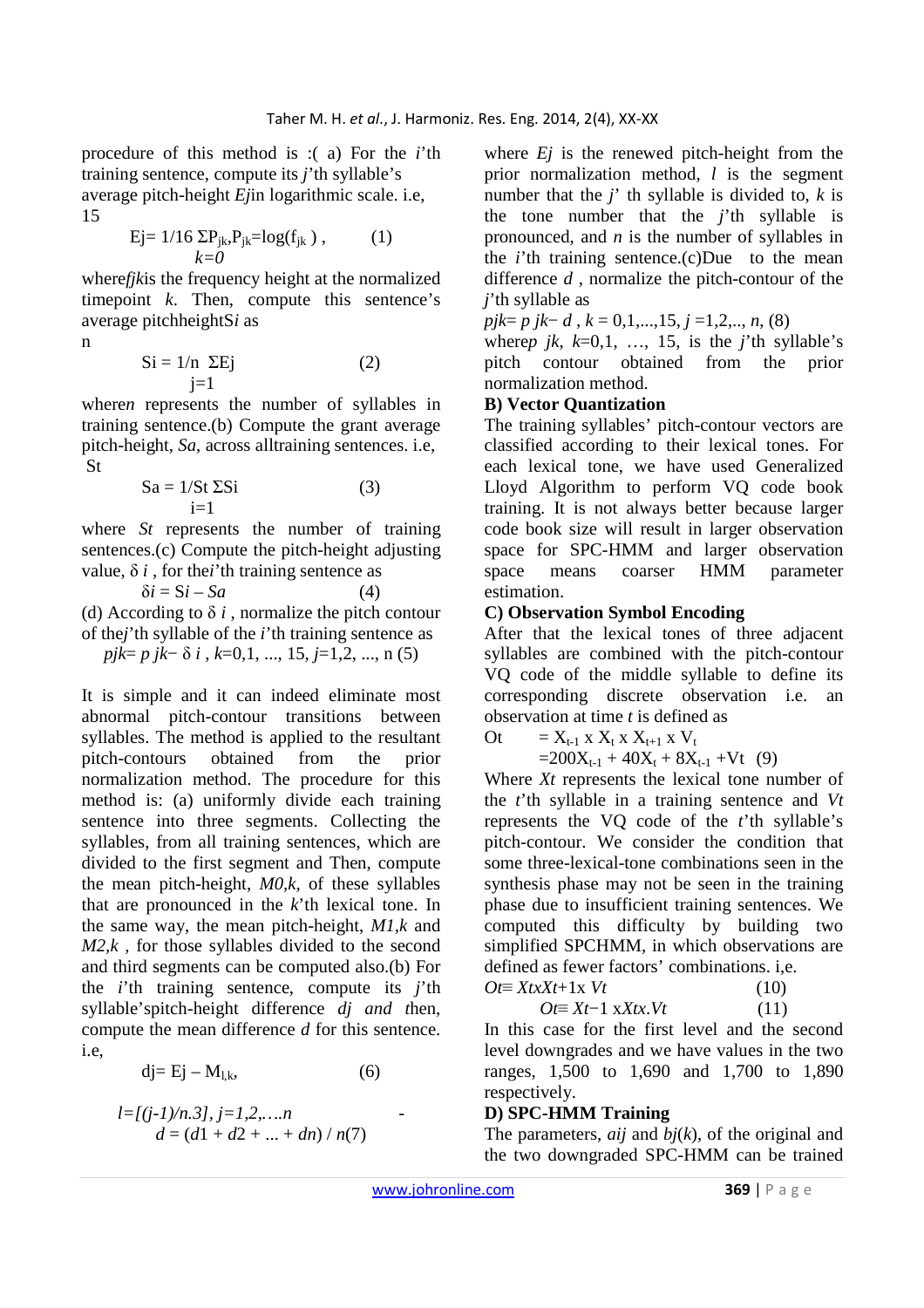independently. The segmental K-means algorithm is used. The insufficiency of training sentences (400 sentences of 3,945syllables), we have adopted a sharing method. i.e, when an observation is seen, 0.0001 of its occurrence is shared to the nearest observation that has same lexical tone combination but differs in pitchcontour VQ code. we add a new parameter, *cj*(*k*), to record the average pitch-height difference between the former two syllables' pitchcontours, whose lexical tone are combined to obtain observation *k* instate *j*. The *t*'th syllable of a sentence, the pitch-height difference, *Wt*, is defined as*Wt*= *WFt*– *WBt-1* (12) , where *WFt*  represent the front-pitch-height for the *t*'th syllable and *WBt-1* represent the back-pitchheight for the(*t-1)*'th syllable.

## **IV. Pitch-Contour Generation**

We have extended the commonly used 2D dynamic programming algorithm or called Viterbi algorithm to solve this 3D dynamic programming problem. So, the observation sequence can be obtained for a given lexical tone sequence. The pitch-contour VQ code sequence is decoded from the best observation sequence, and each VQ code is used to retrieve its correspondent time-and-pitchnormalized frequency vector. Under this condition the sentence pitch contour is called Mode-A generation. Therefore, we have studied another SPC-HMM based pitch contour generation method, which is called Mode-B generation method. Through this method, the breath-break and word-boundary information from text analysis component is used to set the state transition sequence in SPC-HMM.

In the first breath group, the syllables are uniformly divided into three states while the syllables in the second and latter groups are uniformly divided into states 1 and 2.

## **V. Perception Test**

20 speakersare invited to evaluate the SPC-HMM based sentence pitch-contour generation methods. In this evaluation of comprehensibility, 12 different sentences are divided into 3 sets with equal difficulty. Every set is assigned to one of the 3 test conditions, i.e., sentence pitch contour generation with simple rules with SPC-HMM based Mode-A method, and with

SPCHMM based Mode-B method. Then, for each speaker, the three test conditions are randomly permutated and the sentences assigned to each condition are synthesized. After listening to each synthesized sentence, the invited speaker is requested to write down the Bodo sentence that he or she heard. The comprehensibility is defined as the average ratio of correctly written characters over the total characters. In the evaluation of prosody-preference score, the speechuttered by the second author is defined as having 7 points while the perfect prosody has 10 points. For each person, the speech uttered by the second authoris played first, then the speech synthesized under the 3 test conditions are played respectively. The invited speaker is requested to write down his prosody-preference score for each condition. The evaluation results are as shown in Table 1. From this table, it can be seen that the comprehensibility has been promoted from 85.3% for the previous version to more than 94% when using SPC-HMM based generation methods. It is surprising that the speech synthesized by using the SPC-HMM Mode-B generation method is evaluated to have preference score of 7.8 points, which is slightly higher than the speech uttered by the second author. Also, this score, 7.8 is apparently higher than the scores for the speech synthesized by using simple rules and the SPC-HMM based Mode-A method.

## **VI. Conclusion**

This paper, we have studied and proposed a sentence pitch-contour (SPC) generation model using HMM tomodel implicit prosodic states and VQ to classify each lexical tone's syllable pitchcontours into 8 classes. This proposed model is called SPC-HMM because in the generation of sentence pitch-contour, sentence-wide optimization consideration is taken into account, i.e., find the most probably syllable pitchcontour sequence by dynamic programming. In addition, we have proposed an effective pitchheight normalization method. With this normalization method, abnormal pitch-contour transitions between syllables can be nearly removed from the synthesized speech. Although the structural prosodic information, breath breaks and word boundaries, are not used in training